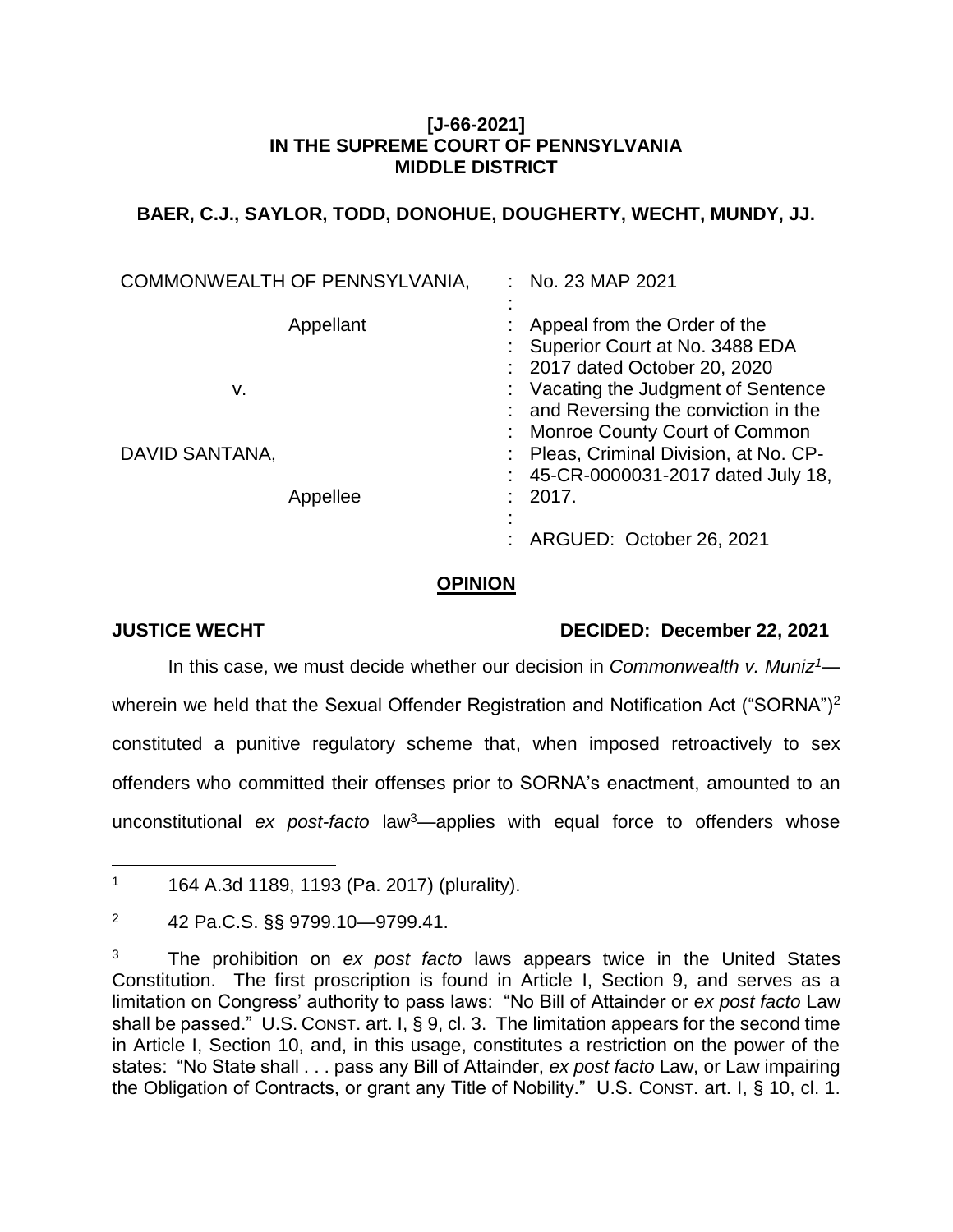triggering offenses occurred in another state. We conclude that it does. Therefore, we affirm the order of the Superior Court.

In 1983, David Santana was convicted of rape in New York.<sup>4</sup> At the time, neither New York nor Pennsylvania had enacted a sex offender registration scheme. However, as time passed—and prompted by federal law<sup>5</sup>—states began enacting statutory schemes aimed at monitoring sexual offenders by requiring them to comply with strict registration and notification requirements. In 1995, New York passed the "Sex Offender Registration Act" ("SORA"), <sup>6</sup> which became effective in January 1996. Pennsylvania followed suit, enacting the first version of Megan's Law in 1995.<sup>7</sup>

<sup>4</sup> N.Y. PENAL LAW § 130.35.

 $\overline{a}$ 

<sup>6</sup> N.Y. CORRECT. LAW §§ 168-A to 168-W.

There would be two more versions of Megan's Law before it was supplanted by SORNA in 2012. As noted throughout this opinion, this Court found SORNA to be an unconstitutionally punitive *ex post facto* law in *Muniz*. The General Assembly returned to the drawing board and redrafted SORNA into two subchapters: Subchapter H and Subchapter I. Subchapter H governs those whose offenses occurred after December 20,

Pennsylvania's *ex post facto* provision is found in Article I, Section 17 of our Constitution, and states that: "No *ex post facto* law, nor any law impairing the obligation of contracts, or making irrevocable any grant of special privileges or immunities, shall be passed." PA. CONST. art I, § 17.

<sup>5</sup> *See* Violent Crime Control and Law Enforcement Act of 1994, Pub.L. No. 103-322, Title XVII, §§ 170101-303. Known as the "Jacob Wetterling Crimes Against Children and Sexually Violent Offender Registration Act," the federal act required states, *inter alia*, to transmit sexual offender registration information to a national database. In 2006, the Jacob Wetterling Act was repealed and replaced by the Adam Walsh Child Protection and Safety Act of 2006, Pub.L. No. 109-248.

<sup>7</sup> Megan's Law I, 42 Pa.C.S. § 9791, *et seq*., Act of Oct. 24, 1995, P.L. 1079 (Spec. Sess. No. 1), effective April 22, 1996. Four years after its enactment, a significant aspect of the initial iteration of Megan's Law was struck down as unconstitutional by this Court in *Commonwealth v. Williams*, 733 A.2d 593, 603 (Pa. 1999) ("*Williams I*"). In response to *Williams I*, the General Assembly passed Megan's Law II, which was the version in effect when Santana moved to Pennsylvania in 2003. Megan's Law II, 42 Pa.C.S. § 9791, *et seq*., Act of May 10, 2000, P.L. 74, No. 18, effective July 9, 2000.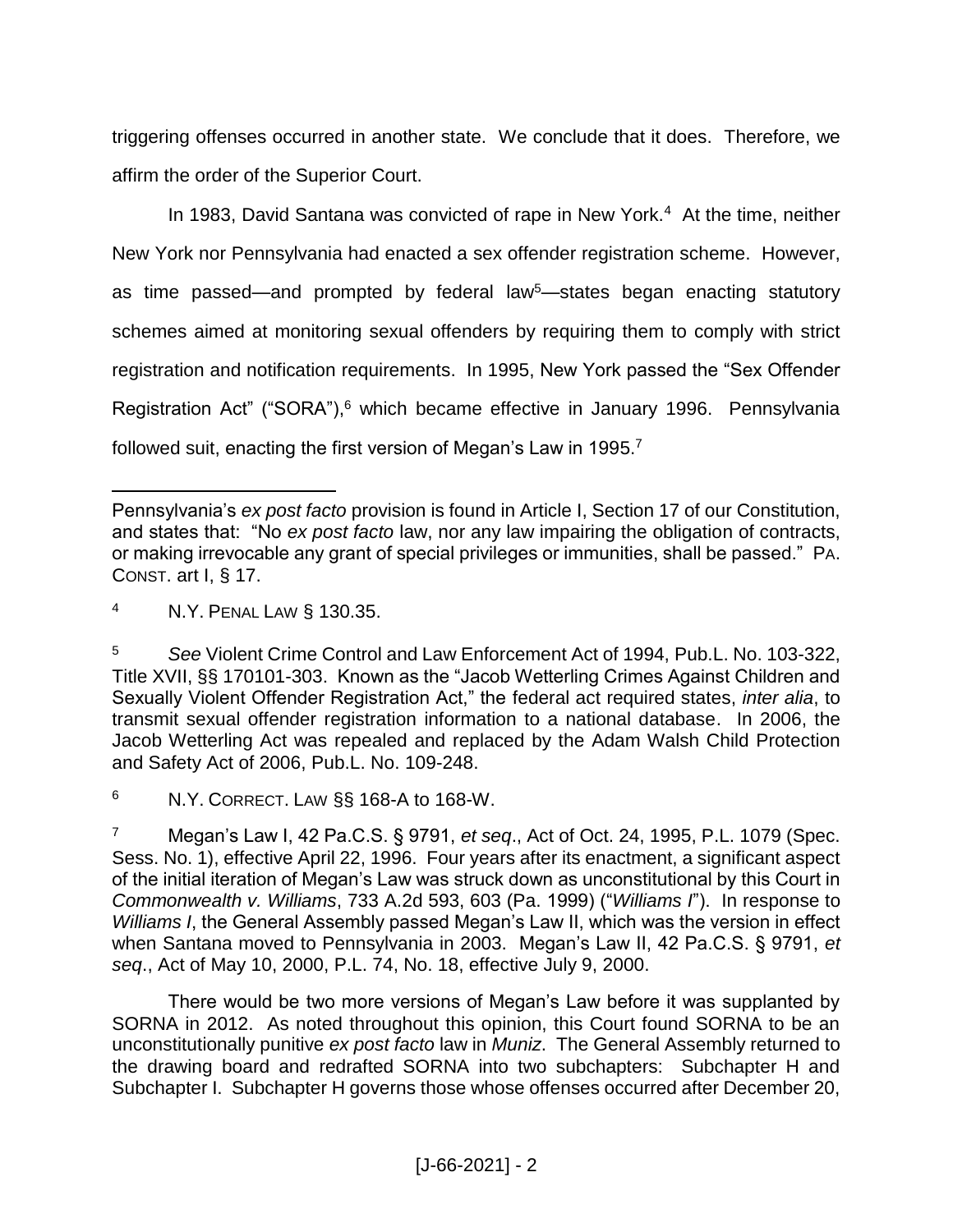Like Megan's Law and SORNA, New York's SORA applied retroactively,<sup>8</sup> enveloping, among others, those offenders who had been convicted of certain triggering offenses (including rape) and who were on probation or parole at the time of its enactment. Santana met these criteria. Because Santana was designated a level three offender, <sup>9</sup> he was required to comply with SORA's terms and conditions for the remainder of his life.

Santana appears to have complied with SORA during his residency in New York. In 2015—the year Santana moved from New York to Pennsylvania—SORNA, which replaced Megan's Law, had been in effect for approximately three years. Upon establishing a residence here, Santana no longer was required to register and report in New York. However, the relocation triggered automatically a duty to register and report in Pennsylvania under SORNA's mandates, which are stricter than those imposed by SORA.<sup>10</sup> Among a litany of new substantive provisions, SORNA created a three-tiered

<sup>2012.</sup> Subchapter I applies to those whose offenses were completed prior to that date. In *Commonwealth v. Lacombe*, 234 A.3d 602 (Pa. 2020), this Court upheld the constitutionality of Subchapter I. *See id.* at 626-27 (holding that "Subchapter I does not constitute criminal punishment, and [any] *ex post facto* claims [] necessarily fail").

<sup>8</sup> *See* N.Y. EXEC. LAW § 259-c(14). Unlike our ruling in *Muniz* pertaining to SORNA, New York courts have held that SORA's obligations do not constitute criminal punishment, and, thus, can be applied retroactively without running afoul of the constitutional prohibition on *ex post facto* laws. *See People v. Buyund,* \_\_\_ N.E.3d \_\_\_*,*  2021 WL 5451381, at \*4 (N.Y. Nov. 23, 2021) ("[W]e have repeatedly stated that SORA [is a] remedial civil statute[] and not punitive in nature.").

<sup>9</sup> *See* N.Y. CORRECT. LAW § 168-A(3) (categorizing rape as a "sexually violent offense"); *id*. § 168-H(2) (subjecting sex offenders who are classified as a "level three risk" to lifetime "registration and verification"); *id*. § 168-L(6)(c) (authorizing a "board of examiners of sex offenders" to categorize an offender as a level three offender when the "risk of repeat offense is high and there exists a threat to the public safety").

<sup>10</sup> *See* 42 Pa.C.S. § 9799.13(7)(i) (including within those individuals who "shall register with the Pennsylvania State Police . . . [a] sexual offender required to register in a sexual offender registry in another jurisdiction or in a foreign country based upon a conviction for a sexually violent offense or under a sexual offender statute in the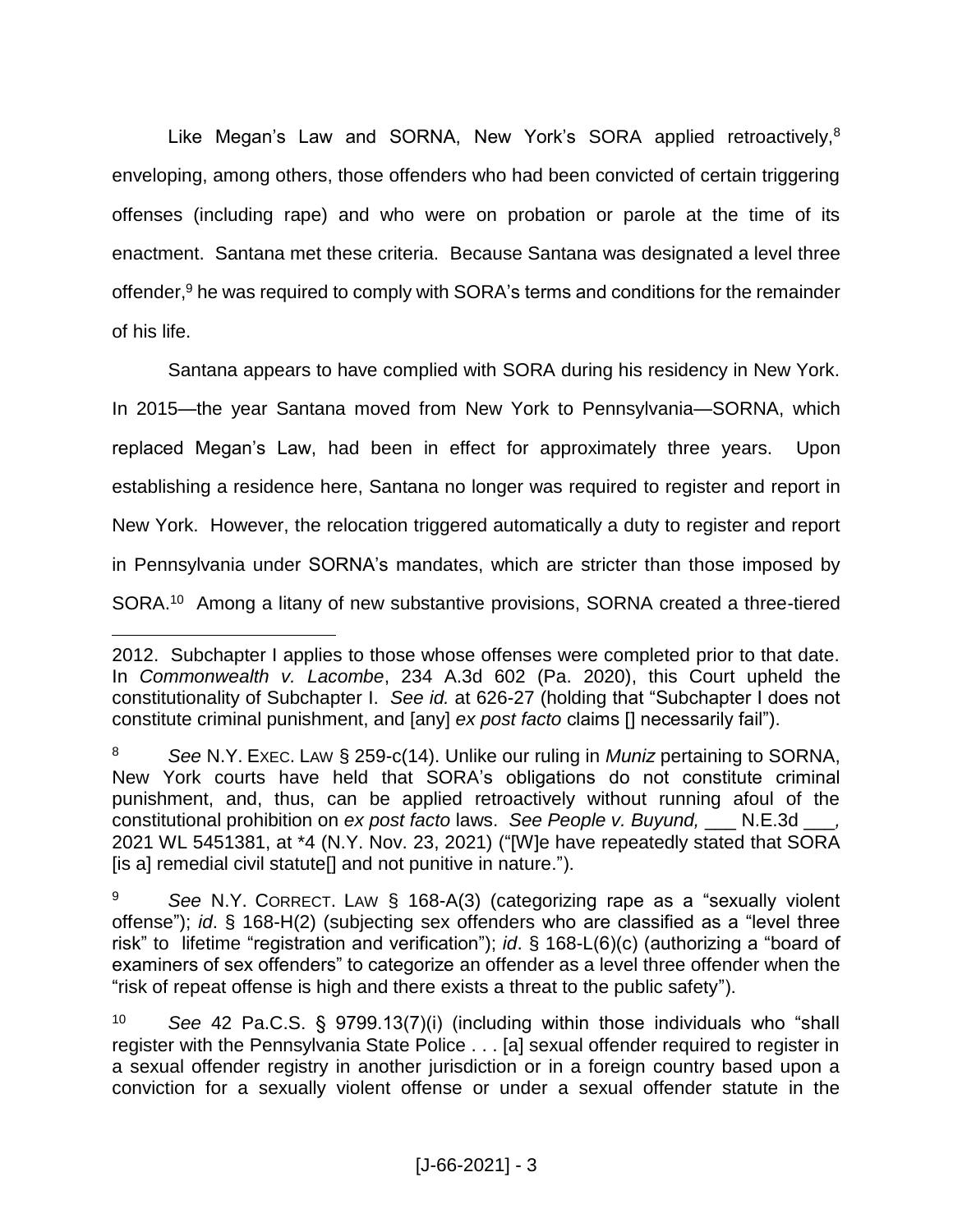system to categorize offenders. SORNA designated rape as a Tier III offense.<sup>11</sup> Tier III offenses subjected the offender to lifetime registration and reporting.<sup>12</sup> While some of the particulars of Santana's obligations may have changed when his obligations transferred from SORA to SORNA (such as how promptly he was required to report changes in his identifying information) the duration did not. Both statutory schemes required lifetime compliance.

Upon establishing a residence here, Santana immediately registered himself with the Pennsylvania State Police ("PSP") and began complying with SORNA. During his first eleven months of living in Pennsylvania, Santana checked in with the PSP six times. However, he was not entirely forthcoming with the information that he provided to the PSP at the check-ins. After an investigation, the PSP learned that Santana failed to inform them that he had: (1) created a telephone number; (2) terminated a telephone number; (3) started a new job; and (4) registered a telephone number and an email address on a Facebook account. For these infractions, Santana was arrested and charged with failure to provide accurate information under 18 Pa.C.S. § 4915.1(a)(3), a second-degree felony.<sup>13</sup>

Santana pleaded guilty to the offense. On July 18, 2017, the trial court sentenced Santana to two years and nine months to five years and six months in a state penitentiary. Then, on the very next day, this Court issued our decision in *Muniz*, invalidating the

jurisdiction where the individual is convicted and . . . has a residence in this Commonwealth or is a transient").

<sup>11</sup> *Id.* § 9799.14(d)(2) (classifying an offense under 18 Pa.C.S. § 3121 as a Tier III sexual offense).

<sup>12</sup> *Id.* § 9799.15(a)(3) "(An individual convicted of a Tier III sexual offense shall register for the life of the individual.").

<sup>13 18</sup> Pa.C.S. § 4915.1(b)(3) ("An individual who violates subsection (a)(3) commits a felony of the second degree.").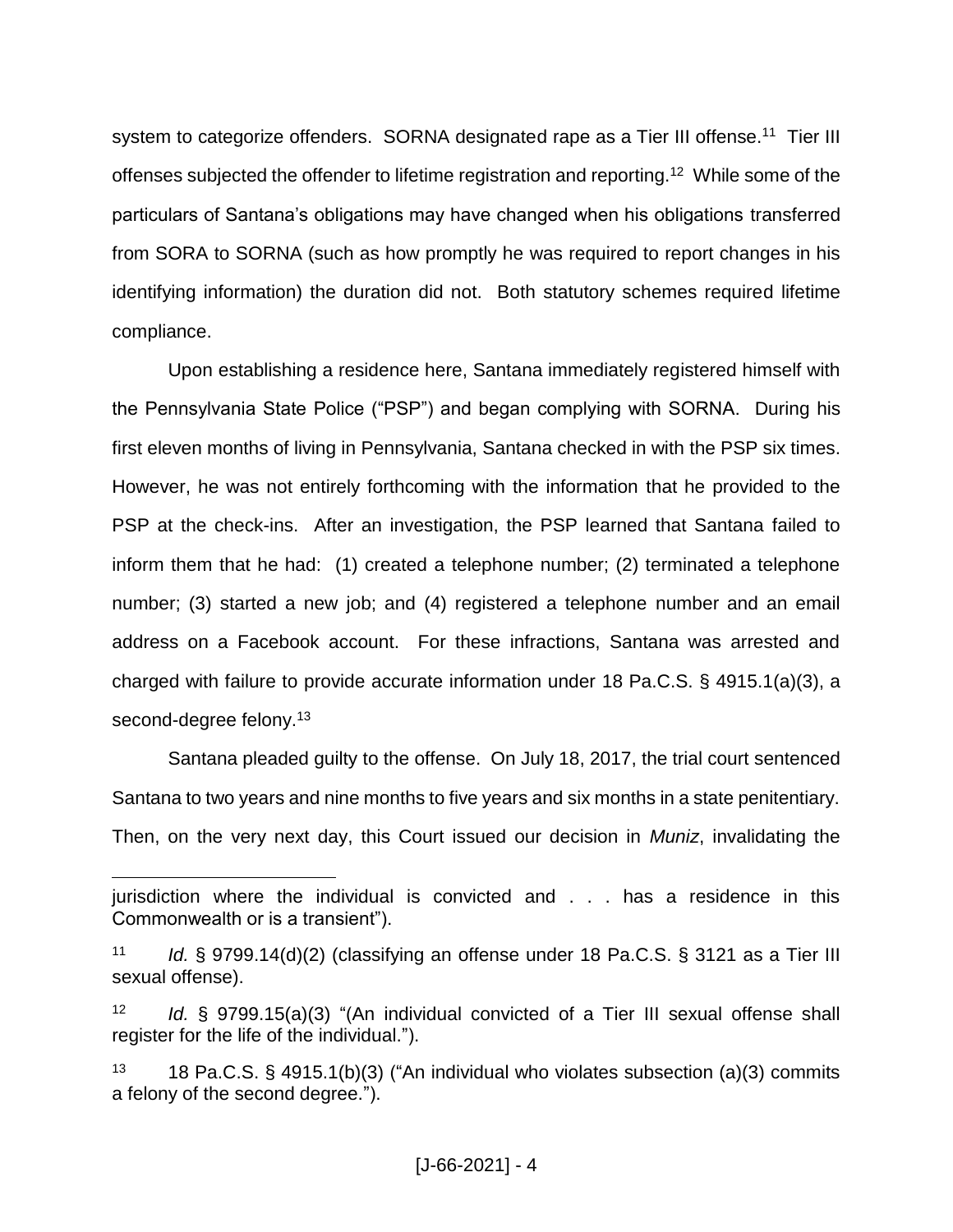statutory scheme that Santana had just pleaded guilty to violating. Santana immediately filed a motion to withdraw his guilty plea and to have the charges filed against him dismissed. Following *Muniz*' lead, Santana argued that applying SORNA retroactively to his 1983 New York offense constituted an *ex post facto* violation no different from the one found in *Muniz*. The trial court denied the motion.

In an opinion issued contemporaneously with its order denying Santana's motion to withdraw his guilty plea, the trial court explained that its decision was predicated upon its determination that *Muniz* could be differentiated from the instant circumstances, and, thus, did not apply. While it was indisputable that SORNA was punitive and could not apply retroactively without violating our Constitutions, the trial court found that SORNA's application to Santana was not, in fact, a retroactive application. *Muniz*, the court opined, was limited to its narrow facts. That is, in the trial court's view, *Muniz* mandated relief only when the offender: (1) was a Pennsylvania resident and committed one of SORNA's triggering offenses within the borders of Pennsylvania; (2) was sentenced to serve a sentence in a Pennsylvania prison; (3) was obliged to comply with a version of Megan's Law upon release from that Pennsylvania prison for a period of ten years; (4) was released from prison and then absconded from Pennsylvania; and (5) was apprehended after SORNA took effect, which, when retroactively imposed, increased the offender's period of registration to the remainder of the offender's lifetime. 14

The trial court then outlined what it perceived to be the key differences between *Muniz* and the circumstances of this case. Santana committed his crime and was convicted in New York, not Pennsylvania. He became obligated to comply with New York's SORA requirements only after he completed his New York sentence. Unlike Muniz, he was never incarcerated in Pennsylvania. The court emphasized that, under

 $14$ Trial Court Opinion ("T.C.O."), 10/17/2017, at 8-10.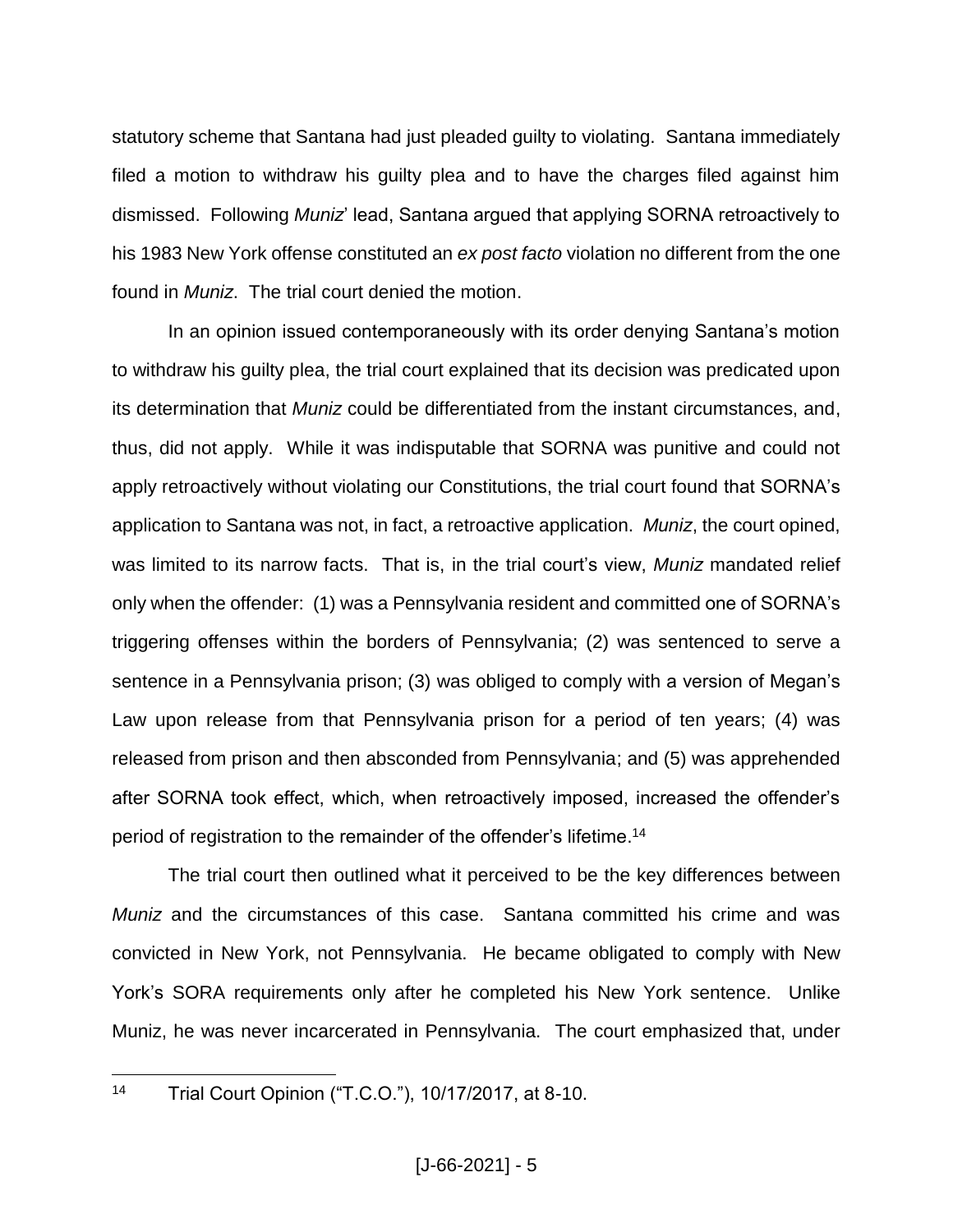both SORA and SORNA, Santana was required to register and report for the remainder of his lifetime. Thus, by transferring here, Santana incurred no increase in the duration of his obligations. Because of these deviations from the core factual components of *Muniz*, the trial court believed *Muniz* to be wholly distinguishable. The court concluded that "[*Muniz* and its progeny] did not address the situation where a registered sex offender, already established under the laws of another state, relocates to Pennsylvania after SORNA's enactment therefore invoking a clause in SORNA pertaining to registered sex offenders from other jurisdictions."<sup>15</sup> Thus, the trial court held that, even though this Court already had deemed the statutory scheme unconstitutional when applied retroactively to sexual offenders whose crimes were committed in Pennsylvania, its application to Santana was not an *ex post facto* violation because Santana committed an offense in New York, moved here, had notice that SORNA already had taken effect, and already was required to register as a sexual offender.

Santana appealed. On October 20, 2020, an *en banc* panel of the Superior Court addressed the question of whether "the Commonwealth could constitutionally charge and convict [Santana] with failing to register in Pennsylvania, under SORNA, for a pre-SORNA crime that occurred in New York."<sup>16</sup> Finding that the trial court focused upon "locality and not chronology,"<sup>17</sup> the *en banc* panel reversed.

After setting forth the applicable legal and appellate standards associated with reviewing the denial of a post-sentence motion to withdraw a guilty plea, the court

<sup>15</sup> *Id.* at 10.

<sup>16</sup> *Commonwealth v. Santana*, 241 A.3d 660, 662 (Pa. Super. 2020) (*en banc*). Judge Kunselman authored the majority opinion, and was joined by Judges Bowes, Murray, Shogan, and Lazarus. Judges Olson and Nichols concurred in the result, but did not write separately. Judge Stabile dissented, and was joined by Judge Dubow, who also noted her dissent individually.

 $17$  *Id.*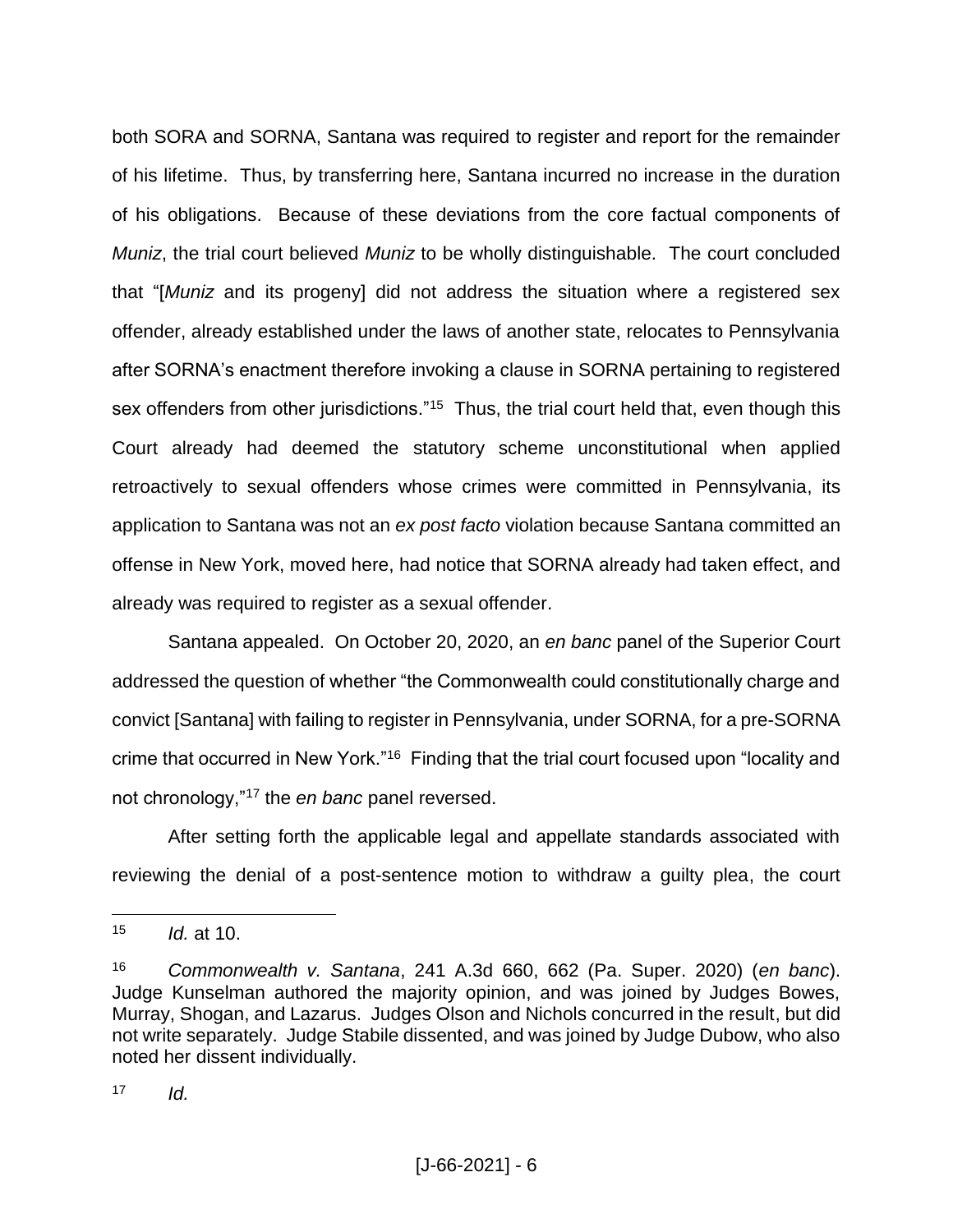identified the overarching issue in the case: whether, as a matter of law, Santana could be convicted of failing to register as a sexual offender. To convict Santana of that offense, the Commonwealth had to prove that Santana was subject to registration under SORNA. If *Muniz* governs Santana's unique circumstances, then he never was required to register, and he could not be convicted of the crime. Thus, the task before the *en banc* panel was ascertaining the reach of our *Muniz* ruling.

In *Muniz*, this Court held that: "1) SORNA's registration provisions constitute punishment notwithstanding the General Assembly's identification of the provisions as nonpunitive; 2) retroactive application of SORNA's registration provisions violate the federal *Ex Post Facto* Clause; and 3) retroactive application of SORNA's registration provision also violates the *Ex Post Facto* Clause of the Pennsylvania Constitution."<sup>18</sup> Despite the facial breadth of these conclusions, the trial court found that *Muniz* applies only in the limited situation in which a person commits a Pennsylvania crime during Megan's Law III's tenure, absconds, and then returns after SORNA has taken effect and increased the offender's registration period. The Superior Court rejected this narrow interpretation of *Muniz*. The panel noted that, in *Commonwealth v. Butler*, <sup>19</sup> this Court described the issue in *Muniz* as whether "the registration requirements of SORNA constituted criminal punishment" for purposes of an *ex post facto* analysis.<sup>20</sup> In no way did we condition the statement of that inquiry upon the unique facts in the case. Nor did we do so in our analysis in *Muniz* itself. The Superior Court determined, "[f]ar from

<sup>18</sup> *Muniz*, 164 A.3d at 1193. The third of these three rulings (the *ex post facto* holding arising from the Pennsylvania Constitution) did not garner a majority vote of the participating Justices, and, thus, represented the opinion of only a plurality of the Court.

<sup>19</sup> 226 A.3d 972 (Pa. 2020).

<sup>20</sup> *Santana*, 241 A.3d at 666 (quoting *Butler*, 226 A.3d at 980).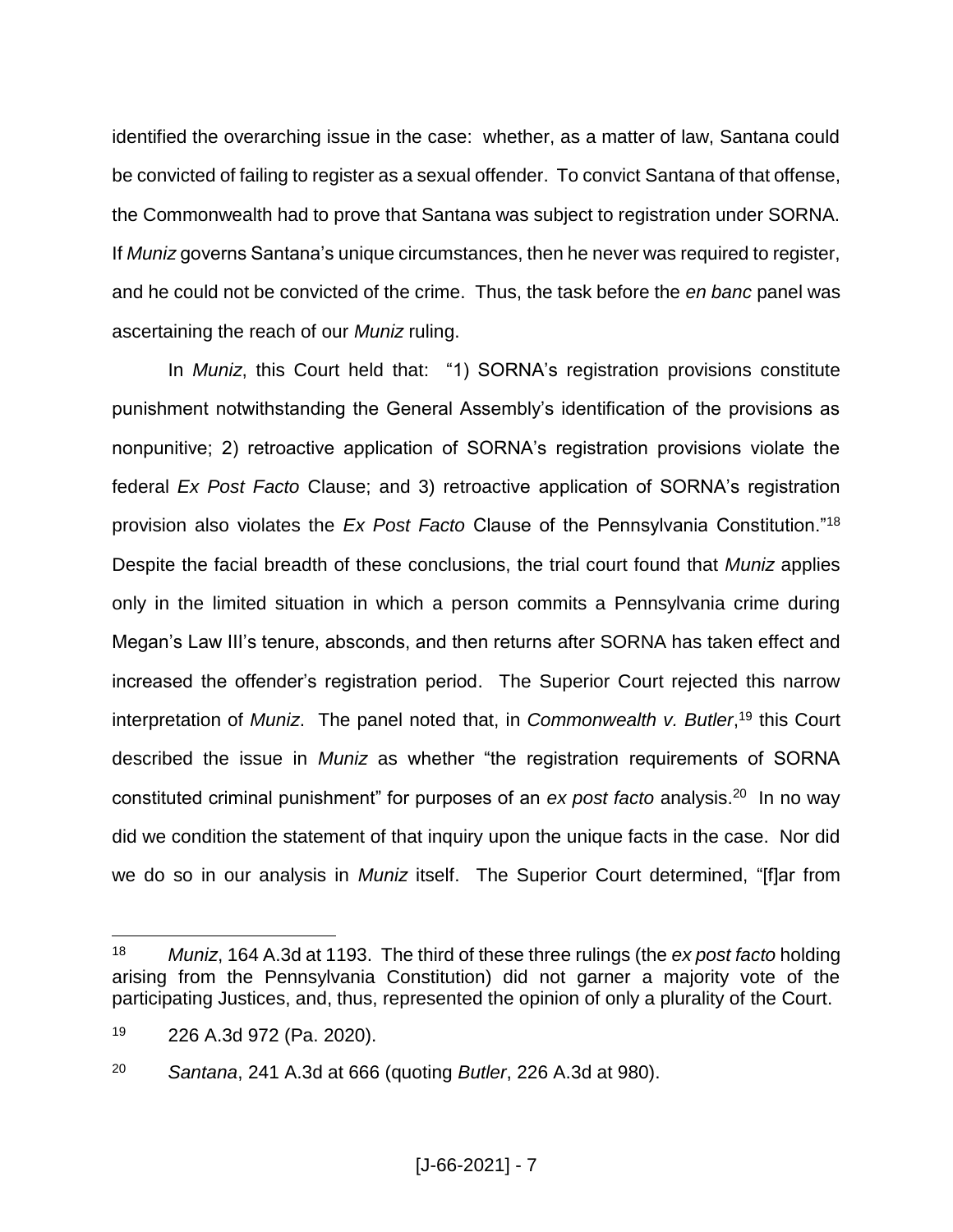suggesting that *Muniz* applies only to defendants who commit their crimes under Megan's Law III and flee the Commonwealth, the *Butler* Court clarified that the result in *Muniz* stemmed from the text of SORNA and the punishment that it inflicts upon registrants."<sup>21</sup>

Having concluded that *Muniz* was based upon the statutory elements and not the facts of that case, the *en banc* panel then shifted its attention to the question of whether *Muniz* nonetheless could be distinguished because Santana's 1983 New York rape conviction already required him to register for life. In other words, the court confronted the trial court's conclusion—and the Commonwealth's argument—that, for purposes of an *ex post facto* analysis, Santana did not face an increase in punishment when he moved here. The trial court and the Commonwealth emphasized that, because Santana was subject to a lifetime compliance requirement before and after he moved here, there could be no *ex post facto* violation.

The Superior Court rejected this attempt at distinguishing *Muniz* as "misplaced."<sup>22</sup> Drawing from the Supreme Court of the United States' opinion in *Calder v. Bull*, <sup>23</sup> the *en banc* panel explained that the relevant date for purposes of an *ex post facto* analysis is the date that the crime was committed, which, in this case, was in 1983.<sup>24</sup> When Santana committed his offense, he faced no registration requirements in New York; nor would he have faced them in Pennsylvania for that matter. He had no notice, nor could he, that, twenty-eight years later, Pennsylvania would subject him to a punitive statutory regimen. He went from no punishment in 1983 to a lifetime of punishment. That statutorilymandated escalation amounts to an unconstitutional *ex post facto* law.

<sup>22</sup> *Id.*

 $\overline{a}$ 

<sup>23</sup> 3 U.S. (3 Dall.) 386 (1798).

<sup>21</sup> *Id.* at 667.

<sup>24</sup> *Santana*, 241 A.3d at 668.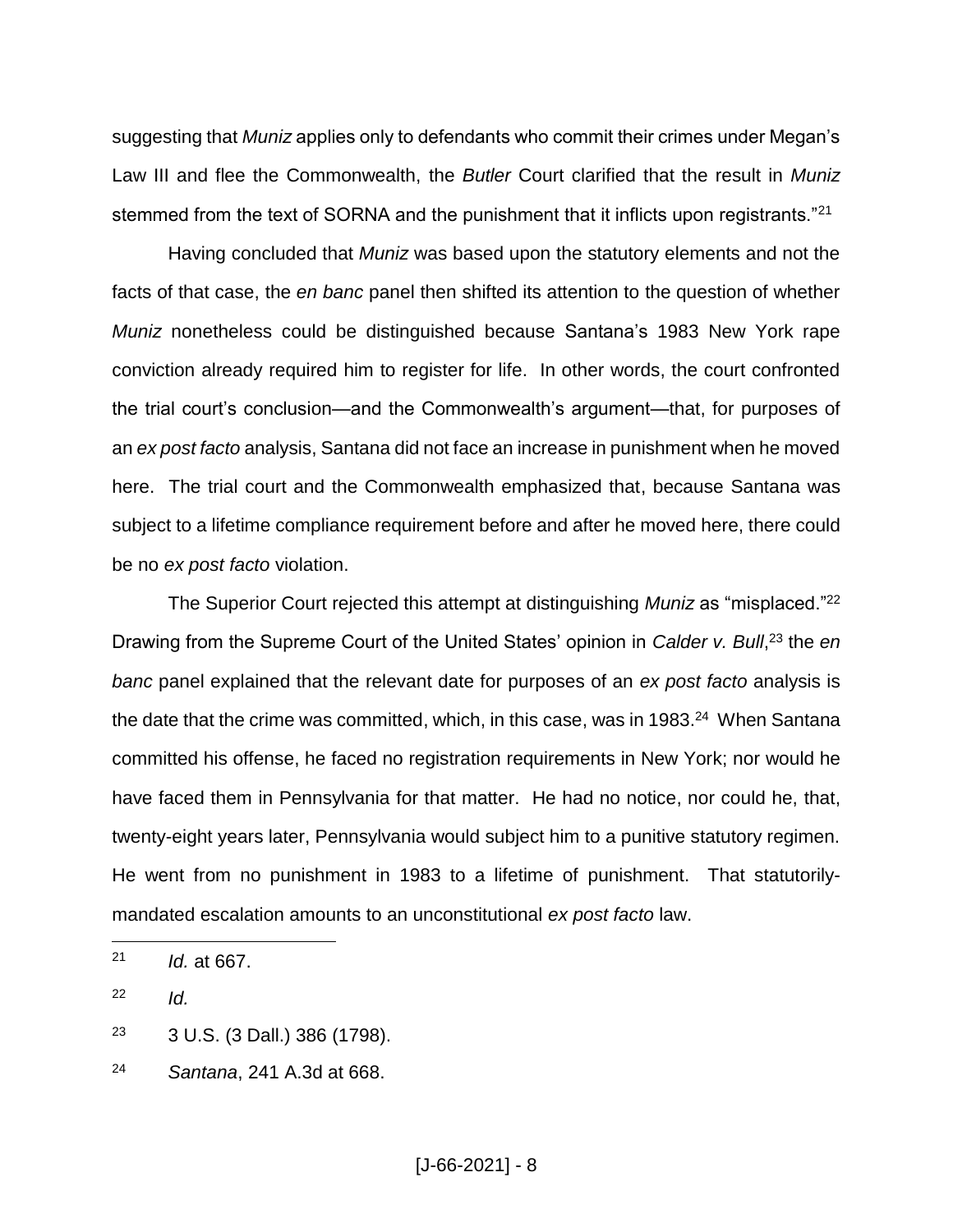The Superior Court found no salience in the fact that Santana committed the rape in New York. "Under *Muniz*, Pennsylvania could not apply SORNA to Mr. Santana if he had committed his 1983 crime in this Commonwealth. Likewise, it may not apply SORNA to the 1983 crime he committed *outside* this Commonwealth."<sup>25</sup> The *Ex Post Facto* Clauses of both of our Constitutions "do not focus on *where* crimes occurred; they focus on *when* crimes occurred."<sup>26</sup> The panel noted that a person "has as much of a constitutional right to be free from *ex post facto* laws that penalize him for pre-existing crimes that occurred outside this Commonwealth as he does from *ex post facto* laws that penalize him for pre-existing crimes that occurred inside this Commonwealth."<sup>27</sup>

Because *Muniz* could not be distinguished, and, because application of SORNA to him was thus unconstitutional, the *en banc* panel concluded that Santana was not required to register as a sexual offender. He could not be convicted for failing to do that which he was not required by law to do. Binding him to a contrary plea bargain would be a manifest injustice. Accordingly, the Superior Court vacated Santana's judgment of sentence.

Judge Stabile dissented. In his view, the majority veered off course by contemplating whether "the entirety of SORNA's registration provisions . . . may be retroactively applicable" to Santana.<sup>28</sup> Judge Stabile believed that the court should have focused upon the more narrow question of whether Santana's "registration failures supporting his conviction disadvantage him more than the registration obligations he

 $27$  *Id.* 

<sup>25</sup> *Id.* at 669 (emphasis in original).

<sup>26</sup> *Id.* (emphasis in original).

<sup>28</sup> *Id.* at 670 (Stabile, J., dissenting).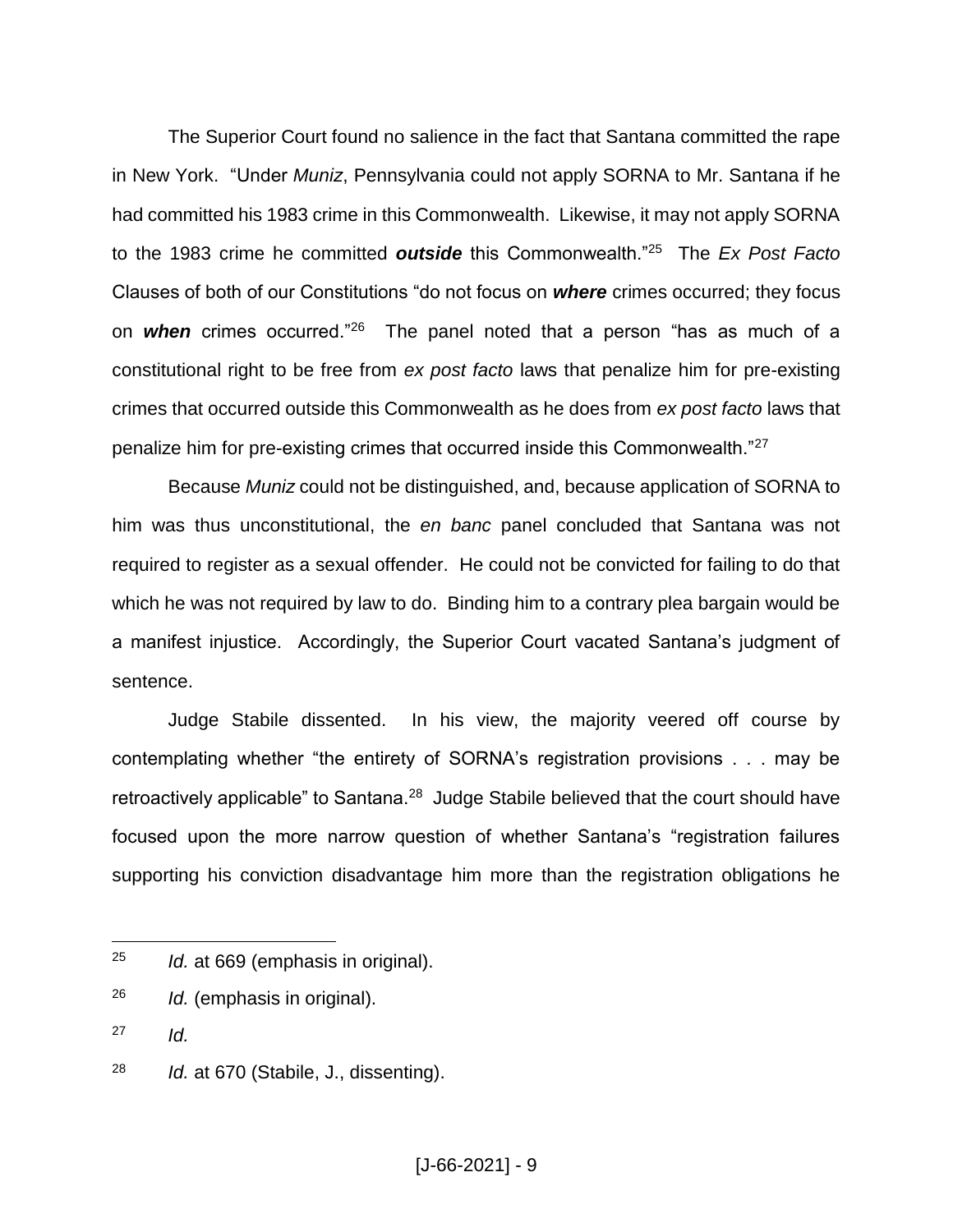already is subject to under New York law."<sup>29</sup> Assessing that question only, Judge Stabile would have found that SORNA does not represent an increase in punishment over that which Santana already faced when he moved here; ergo, no *ex post facto* violation.

Judge Stabile charged the majority (and Santana) with overlooking a critical fact. In *Muniz*, the defendant failed to appear for his sentencing. Had he done so, he would have been notified that he was required to comply with the then-applicable version of Megan's Law for a period of ten years. Because Muniz absconded, he was never subjected formally to that particular scheme. By the time he was apprehended and formally sentenced, SORNA had taken effect and Muniz was required to register for life.<sup>30</sup> Unlike the circumstances of the case *sub judice*, the application of SORNA was the first statute with which Muniz had to comply. There was nothing to compare for purposes of ascertaining whether Muniz was disadvantaged by SORNA.<sup>31</sup> To the contrary, in this case, a comparison could be made, because Santana already was mandated to register under SORA. In other words, Judge Stabile maintained, SORA, as a "prior and lawful registration scheme," functions "as a benchmark against which to measure the retroactive application of SORNA for *ex post facto* purposes." 32

Judge Stabile then examined the applicable statutory provisions, emphasizing that both SORA and SORNA require lifetime compliance, quarterly in-person appearances to verify certain personal information, and prompt in-person appearances to update the PSP of changes in certain identifying information. Judge Stabile acknowledged that there were some differences between the two statutes. For instance, SORNA requires the in-person

 $\overline{a}$ 

<sup>32</sup> *Id*.

<sup>29</sup> *Id.*

<sup>30</sup> See *Muniz*, 164 A.3d at 1193.

<sup>31</sup> *Santana*, 241 A.3d at 673 (Stabile, J., dissenting).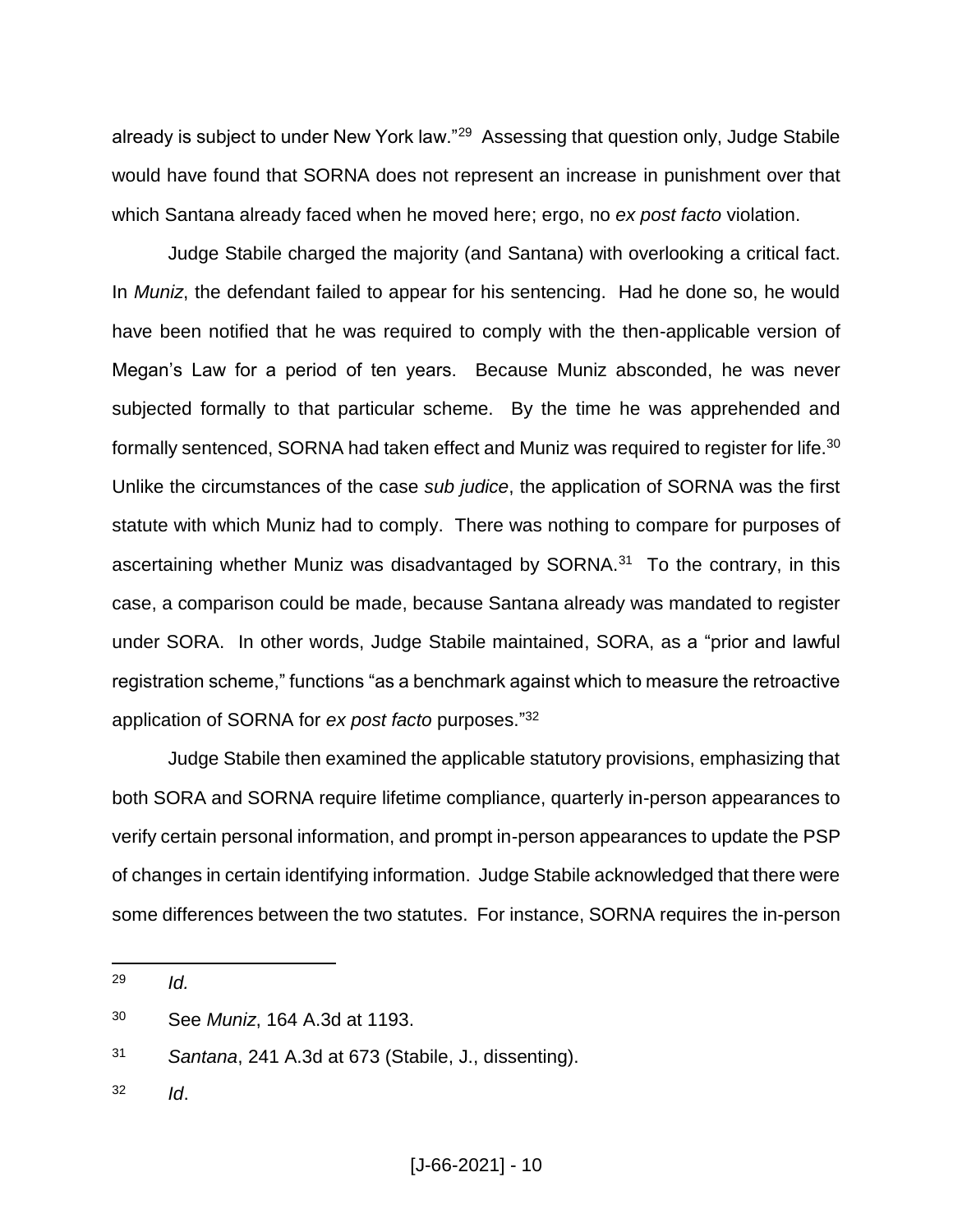updates of changes in information to occur within three days, while SORA affords the offender ten days. Judge Stabile opined that these deviations were minor and did not materially affect the relevant inquiry. In his view, SORA and SORNA were sufficiently similar such that, when Santana transitioned from the former to the latter by moving here, Santana was not disadvantaged for *ex post facto* purposes. Santana's lifetime of registration did not increase when he moved to Pennsylvania, where he faced the same lifetime burden of registration.

The Commonwealth filed a petition for allowance of appeal. On April 12, 2021, we granted *allocatur* to address the following two questions:

(1). Did the Superior Court err in determining that Santana was not required to register under SORNA even though he was already required to register for life in New York and relocated to Pennsylvania after the effective date of SORNA?

(2). Did the Superior Court err in finding a *ex post facto* violation even though Santana was not disadvantaged any more than his lifetime registration he was already subject to under New York Law?<sup>33</sup>

In its brief, the Commonwealth consolidates in a single discussion the two questions upon which we granted review. We will do the same, as the holding that we reach fully resolves both issues.

The Commonwealth's argument substantially mirrors the centerpiece of Judge Stabile's dissent: the theory that *Muniz* does not apply here because Santana did not face an increase in punishment when he moved from New York to Pennsylvania. The Commonwealth insists that *Muniz* was not an all-encompassing constitutional ruling. Rather, the Commonwealth contends, this Court held that SORNA only was unconstitutional when its after-the-fact application increased an offender's reporting and registration obligations from ten years to a lifetime. Only then would SORNA function as

<sup>33</sup> *Commonwealth v. Santana*, 252 A.3d 590 (Pa. 2021) (*per curiam*).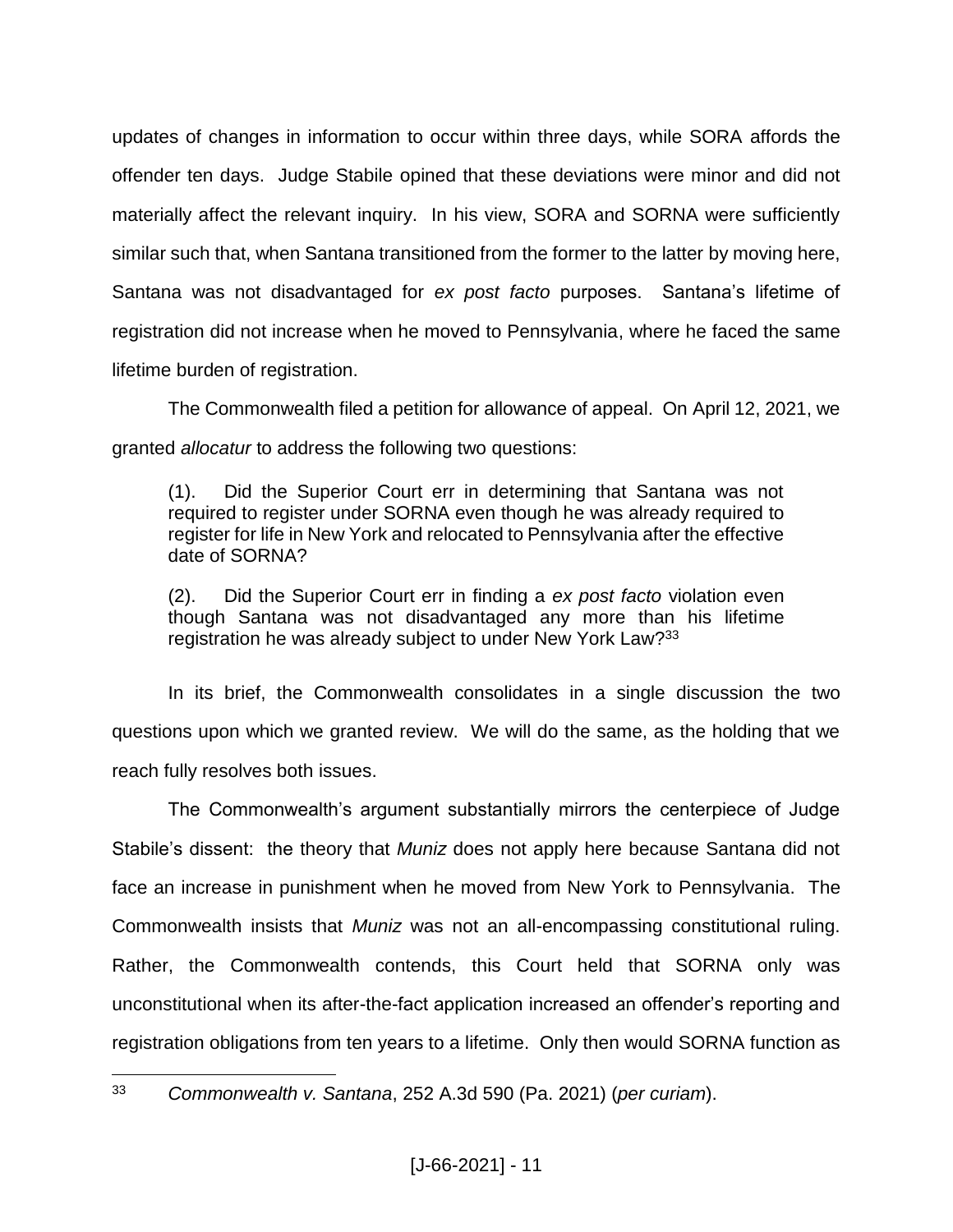an increase in punishment. The Commonwealth maintains that no such increase occurred here, as Santana was not disadvantaged further by virtue of his move. He was subject to a lifetime of registration and reporting in New York. He was subject to the same in Pennsylvania. This came as no surprise to Santana, the Commonwealth notes, as SORNA was on the books long before his relocation.

The Commonwealth's arguments stumble right out of the gate—and fail—because the Commonwealth misapprehends the core aspect of an *ex post facto* analysis. The question is not whether SORA and SORNA impose the same or different registration periods. The analysis does not examine whether a new resident's crossing of Pennsylvania's borders actually increased the length of Santana's punishment. It does not even matter where Santana committed the triggering offense. For present purposes, what matters most is *when* that crime occurred. Because the Commonwealth ignores this initial, but most consequential, question, its arguments largely are beside the point.

In *Calder v. Bull*, the Supreme Court of the United States identified four types of laws that traditionally constitute *ex post facto* violations.

1st. Every law that makes an action done before the passing of the law, and which was innocent when done, criminal; and punishes such action. 2nd. Every law that aggravates a crime, or makes it greater than it was, when committed. 3rd. Every law that changes the punishment, and inflicts a greater punishment, than the law annexed to the crime, when committed. 4th. Every law that alters the legal rules of evidence, and receives less, or different, testimony, than the law required at the time of the commission of the offense, in order to convict the offender.<sup>34</sup>

Most recently, drawing upon *Calder* and its progeny, this Court in *Muniz* summarized the *ex post facto* framework as follows:

Two critical elements must be met for a criminal or penal law to be deemed *ex post facto*: [(1)] it must be retrospective, that is, it must apply to events

<sup>34</sup> 3 U.S. at 390.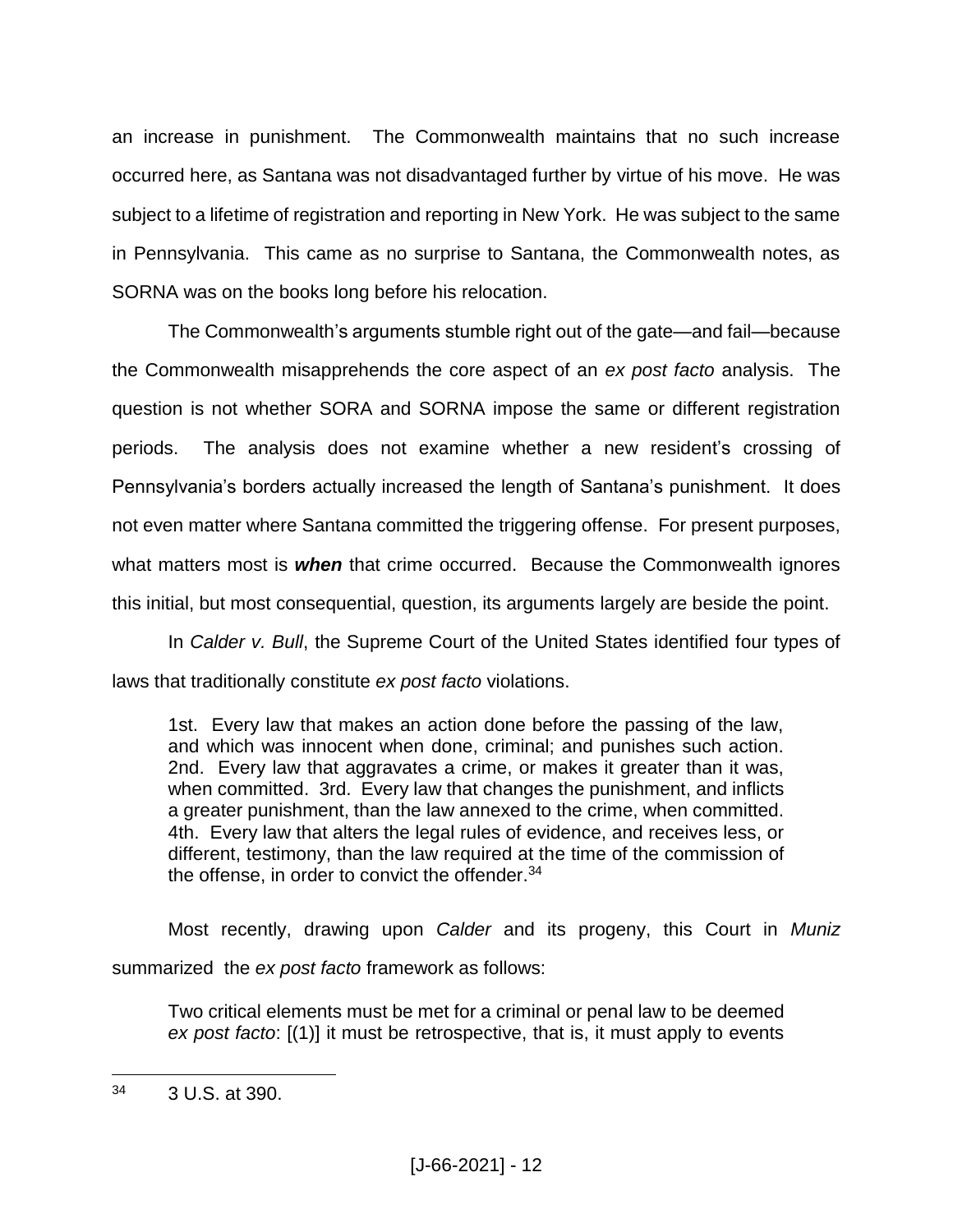occurring before its enactment, and [(2)] it must disadvantage the offender affected by it. As such, only those laws which disadvantage a defendant and fall within a *Calder* category are *ex post facto* laws and constitutionally infirm.<sup>35</sup>

Unsurprisingly, after *Muniz*, the Superior Court in this case—both the majority and the dissent—focused at least in part upon whether, and when, Santana was disadvantaged. However, a closer inspection of the Supreme Court of the United States' *ex post facto* decisions reveals that our statement of the law in *Muniz* was incomplete. The United States Constitution does not require a defendant to prove that he, in fact, was disadvantaged by the retroactively applied law.

In formulating this standard in *Muniz*, we cited *Calder* and two earlier opinions,<sup>36</sup> a 1981 case from the Supreme Court, *Weaver v. Graham*, <sup>37</sup> and a 1993 decision from this Court, *Commonwealth v. Young*, <sup>38</sup> both of which included a statement of the law that required proof of a concrete disadvantage to the defendant. However, both of those cases preceded the Supreme Court's 1995 decision in *California Department of Corrections v. Morales*, <sup>39</sup> in which the Court explained that the proof of disadvantage had been eliminated as a constitutional requirement. In a footnote, the Court explained:

Our opinions in [*Lindsey v. Washington*, 301 U.S. 397, 401 (1937), *Miller v. Florida*, 482 U.S. 423 (1987), and *Weaver*] suggested that enhancements to the measure of criminal punishment fall within the *ex post facto* prohibition because they operate to the "disadvantage" of covered offenders. But that language was unnecessary to the results in those cases and is inconsistent with the framework developed in *Collins v. Youngblood*,

- $37$  450 U.S. 24 (1981).
- <sup>38</sup> 637 A.2d 1313 (Pa. 1993).
- $39$  514 U.S. 499 (1995).

<sup>35</sup> *Muniz*, 164 A.3d at 1195-96 (internal citations and quotation marks omitted; capitalization modified).

<sup>36</sup> *Id.* at 1196.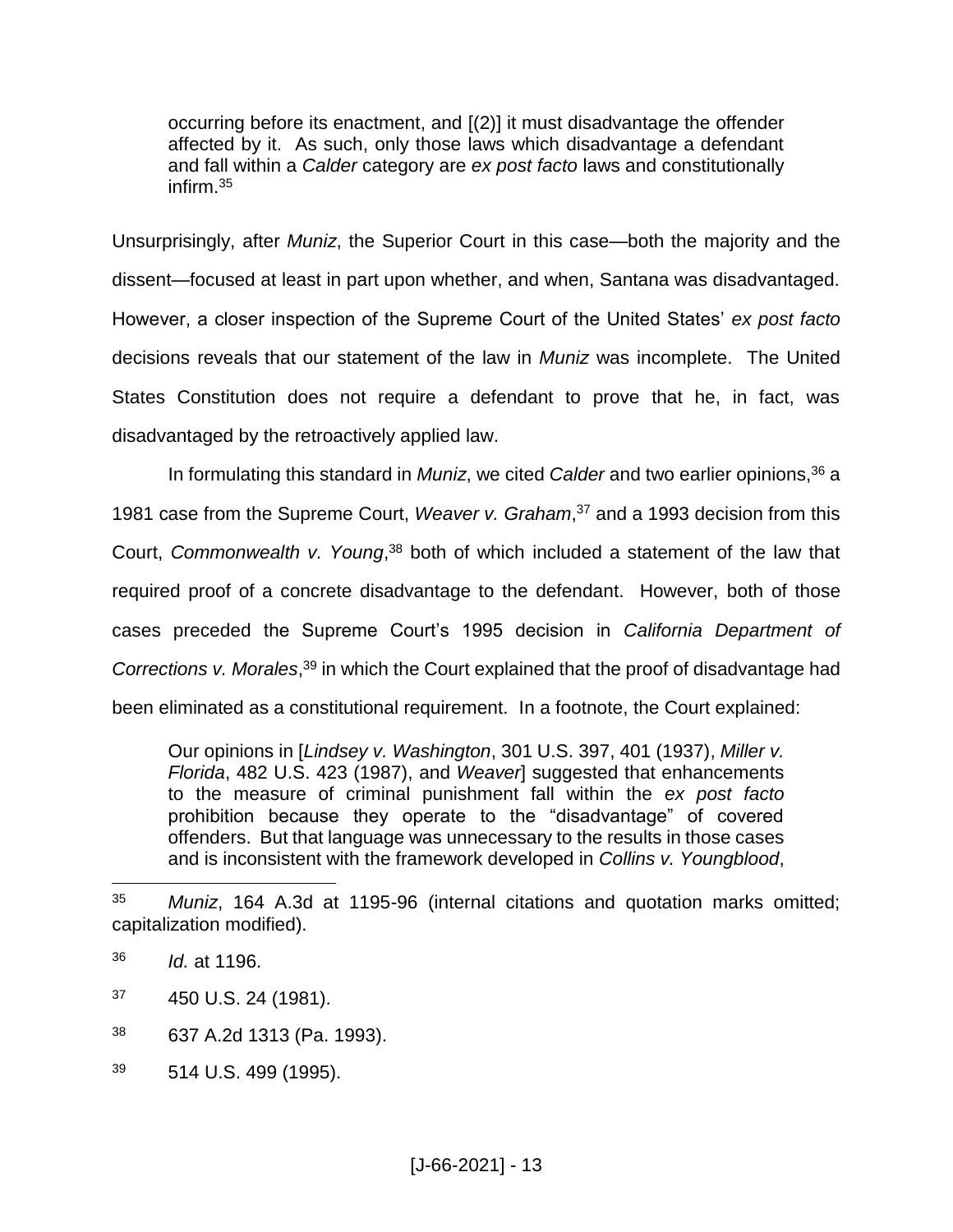497 U.S. 37, 41 (1990). After *Collins*, the focus of the *ex post facto* inquiry is not on whether a legislative change produces some ambiguous sort of "disadvantage," nor [] on whether an amendment affects a prisoner's opportunity to take advantage of provisions for early release, but on whether any such change alters the definition of criminal conduct or increases the penalty by which a crime is punishable.<sup>40</sup>

Thus, in *Muniz*, this Court did not expressly recognize alterations to the substantive law that occurred after the cases we relied upon to articulate the standard.

When applied retroactively, sexual offender registration laws implicate the third Calder category of retroactive provisions.<sup>41</sup> An *ex post facto* analysis concerning the third *Calder* category of laws distills to the following questions. First, a court must ask when the initial offense was committed. Second, the court must ask whether the challenged law was enacted after the occurrence of the triggering offense and was then applied retroactively. If so, the final question is whether that retroactive law is punitive or increases the penalty for the existing crime. We proceed accordingly.

The Commonwealth's argument that no *ex post facto* argument occurred here focuses upon when Santana moved to Pennsylvania. But neither *Calder* nor *Muniz* supports that position. The third *Calder* category of *ex post facto* laws—"a law that changes the punishment, and inflicts a greater punishment, than the law annexed to the crime"<sup>42</sup>— establishes the relevant point in time as "**when committed**."<sup>43</sup> We said the same in *Muniz* when we categorized sex offender registration requirements as potentially implicating that third type of problematic *ex post facto* laws. We noted that "application of the statute would inflict greater punishment on [a sexual offender] than the law in effect

<sup>40</sup> *Id.* at 506, n.3 (cleaned up).

<sup>41</sup> *Id.* at 1196.

<sup>42</sup> *Calder*, 3 U.S. at 390.

<sup>43</sup> *Id.* (emphasis added).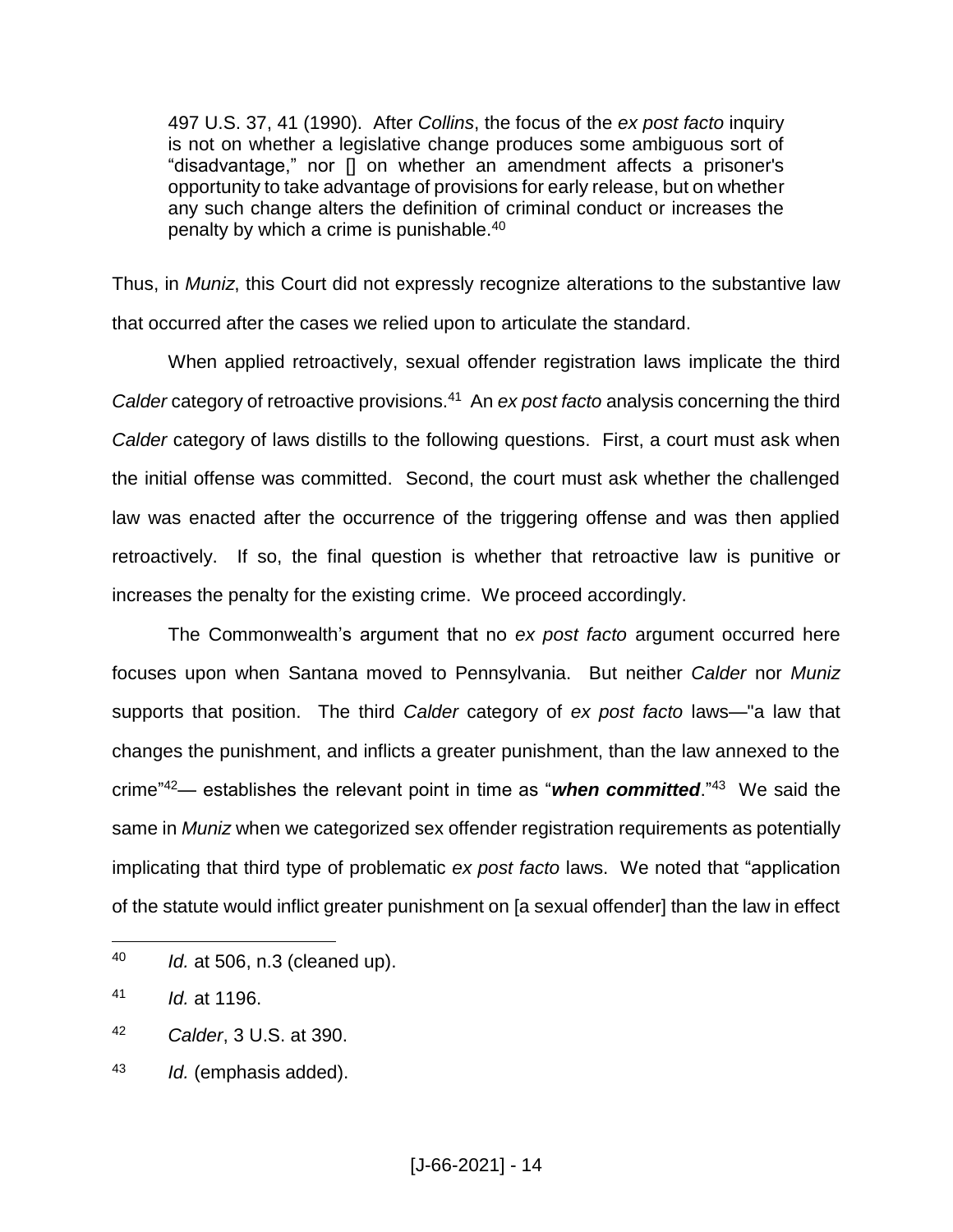at the time he committed his crimes.<sup>"44</sup> Both cases unambiguously set the relevant comparative date as the date upon which the offender committed the offense. 45 The Commonwealth's attempt to shift that date to somewhere further down the timeline finds no support in the governing caselaw. It does not matter that Santana's offense was committed in New York, as SORNA applies just the same to an extra-jurisdictional offense such as rape. Nor does it matter what requirements Santana was bound to follow when he moved here in 2015, or how these may (or may not) have changed.

Chief Justice Baer would look instead to the date that Santana committed his failure-to-report offense, which occurred a number of years after SORNA was enacted. This misaligned focus legally is erroneous and contravenes the clear principles of *Calder* and *Muniz*. It also misapprehends the basis for Santana's motion to withdraw his plea. Santana was required to comply with SORNA because, in 1983, he committed a rape, not because he failed to comply with SORNA's terms at a later point in time. In other words, Santana only was required to register because of the 1983 rape, which occurred before SORNA was enacted. And if SORNA is unconstitutional when applied retroactively, as we held in *Muniz*, then Santana never was required to register in the first place. Thus, this case is not distinguishable from *Muniz,* as both appeals have asked the fundamental question of whether our Constitutions permit SORNA's requirements to apply to crimes that occurred before its enactment. That Santana was convicted of failing to comply with those requirements is entirely beside the point, and has no bearing on the legal question presented to this Court. Any comparison that involves the date of the failure-to-report offense is entirely irrelevant to the *ex post facto* analysis.

 $\overline{a}$ <sup>44</sup> *Muniz*, 164 A.3d at 1196 (emphasis added).

<sup>45</sup> Chief Justice Baer (joined by Justice Mundy) finds *Muniz* distinguishable and discerns no *ex post facto* problem in this case. But the Chief Justice does so by selecting the incorrect offense as his focus. As the pertinent *ex post facto* decisions from both the United States Supreme Court and this Court make abundantly clear, the date that first must be ascertained is the date of the offense that subjected the offender to the challenged law. For purposes of assessing retroactive application of sexual offender laws, the inquiry begins by determining when the offense occurred that triggered the challenged statutory scheme. Here, that statutory scheme is SORNA. Santana is not asserting that Section 4915 is unconstitutional. He is asking this Court to determine whether the statutory scheme that required him to register at all—SORNA—could not constitutionally require him to do so. After *Muniz*, the answer appears indisputable.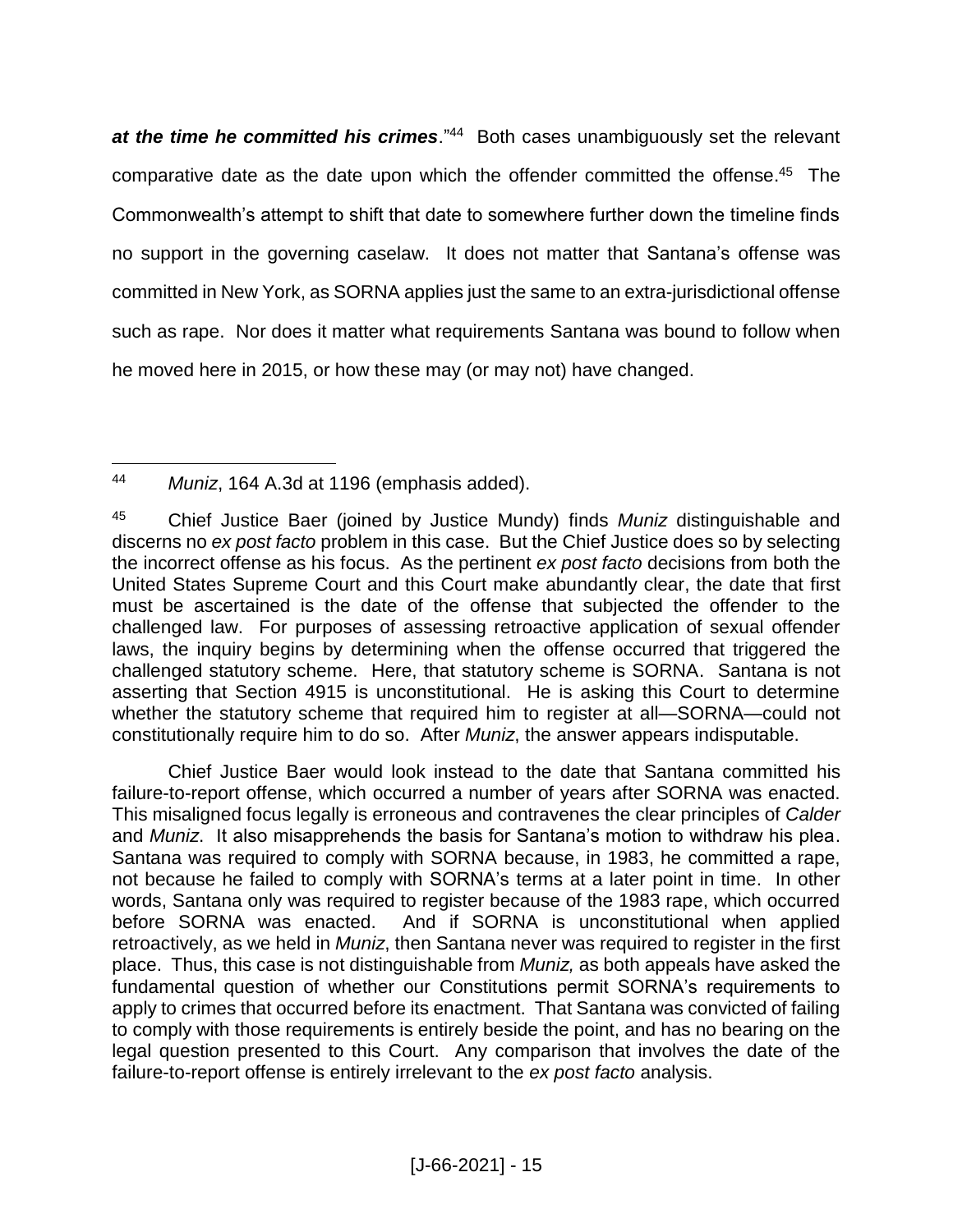Santana committed a rape in 1983. SORNA was enacted in 2012, and was applied retroactively to the triggering rape in 2015, when Santana moved here, over thirty years after the commission of that offense. Obviously, SORNA is being applied retroactively. All that remains is the question of whether SORNA is punitive. In 1983, there were no sexual offender registration laws in New York or in Pennsylvania, and, thus, Santana faced no punishment beyond his imposed sentence. The same cannot be said for 2015. Because rape is classified under SORNA as a Tier III offense, Santana was subjected to the same SORNA requirements as was Muniz. We already have ruled in *Muniz* that those requirements are punitive in nature.

Aside from the slight amplification of the applicable legal standard, we discern no defensible basis to distinguish *Muniz* from this case. In *Muniz*, we undertook a *Mendoza-Martinez<sup>46</sup>* analysis, examining each of the relevant statutory criteria in order to ascertain whether those criteria, working together, demonstrated that the statute was punitive in its effect. The facts of the case established that SORNA was being enforced after Muniz' triggering offense, and that Muniz was a Tier III offender. Besides directing this Court's

*Id.* at 168-69 (footnotes omitted).

<sup>46</sup> *See Kennedy v. Mendoza–Martinez*, 372 U.S. 144 (1963). In *Mendoza-Martinez*, the High Court articulated a two-part test for deciding whether a legislative enactment is punitive. The first inquiry asks whether the legislature intended a statutory scheme to be punitive. If so, the inquiry ends. If not, the reviewing court must assess whether the statute nonetheless is punitive in its effect. *Id.* This second inquiry requires consideration of the following seven factors:

<sup>[1] [</sup>w]hether the sanction involves an affirmative disability or restraint, [2] whether it has historically been regarded as a punishment, [3] whether it comes into play only on a finding of scienter, [4] whether its operation will promote the traditional aims of punishment—retribution and deterrence, [5] whether the behavior to which it applies is already a crime, [6] whether an alternative purpose to which it may rationally be connected is assignable for it, and [7] whether it appears excessive in relation to the alternative purpose assigned[.]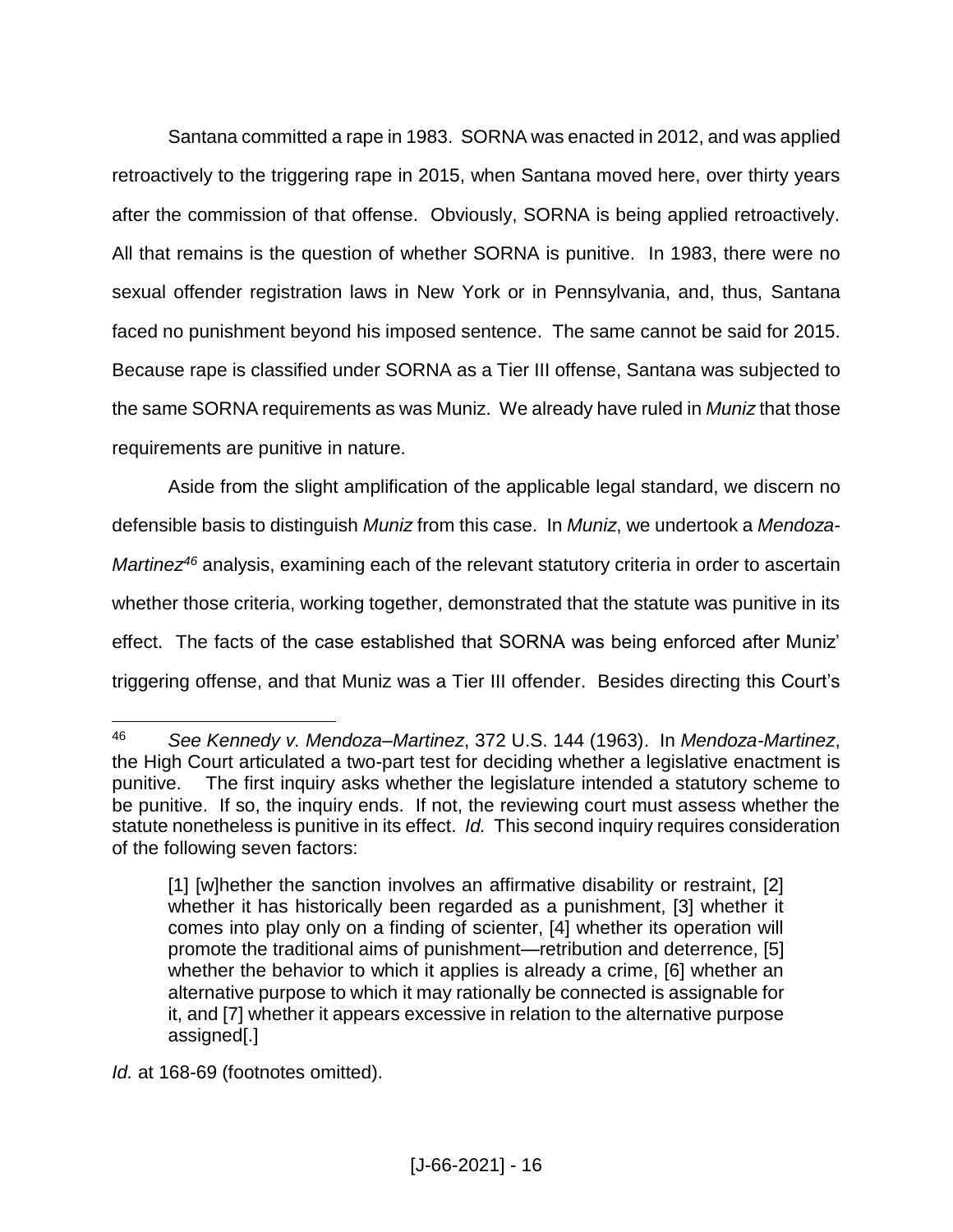review to those criteria imposed upon Tier III offenders, the facts played little to no role in our analysis. Rather, our *ex post facto* analysis was based upon an objective review of SORNA's statutory elements. We analyzed those elements for the impact that they had on all Tier III offenders. Nothing about our decision implies that the statute was unconstitutional only as to Muniz himself, or based upon his unique circumstances. 47

Nonetheless, on the most material facts, Santana stands in the same posture as Muniz. Santana, like Muniz, is a Tier III offender whose triggering offense occurred prior to the enactment of SORNA. Both offenders had the same statutory scheme imposed upon them retroactively. The fact that Santana committed his offense in New York is not a distinguishing factor. SORNA treats extra-judicial offenders in the same way that it treats Pennsylvania offenders.<sup>48</sup> SORNA, as it existed in *Muniz*, is just as unconstitutional for Tier III New Yorkers as it is for Tier III Pennsylvanians. *Muniz* applies with full force in this case. Accordingly, SORNA's application to Santana is an *ex post facto* law. Indeed, a comparison of the correct dates in this case—1983 and 2015— reveals a dramatic increase in the punishment imposed upon Santana. He went from no punishment arising under a sexual offender registration scheme to being subjected to a patently punitive statutory scheme. Because that punishment was inflicted retroactively to his 1983 offense, it was unconstitutional.

A contrary result would engender a disparity in our law that cannot be justified. Were we to decline to extend *Muniz* to the present case, the terms and conditions of SORNA would be unconstitutional as to those who committed their crimes here, but the exact same criteria would be constitutional for one who has committed a crime in a sister state. SORNA does not discriminate based upon geographic borders. Our cases should

<sup>47</sup> *Muniz*, 164 A.3d at 1218.

<sup>48</sup> *See*, *supra*, n.10.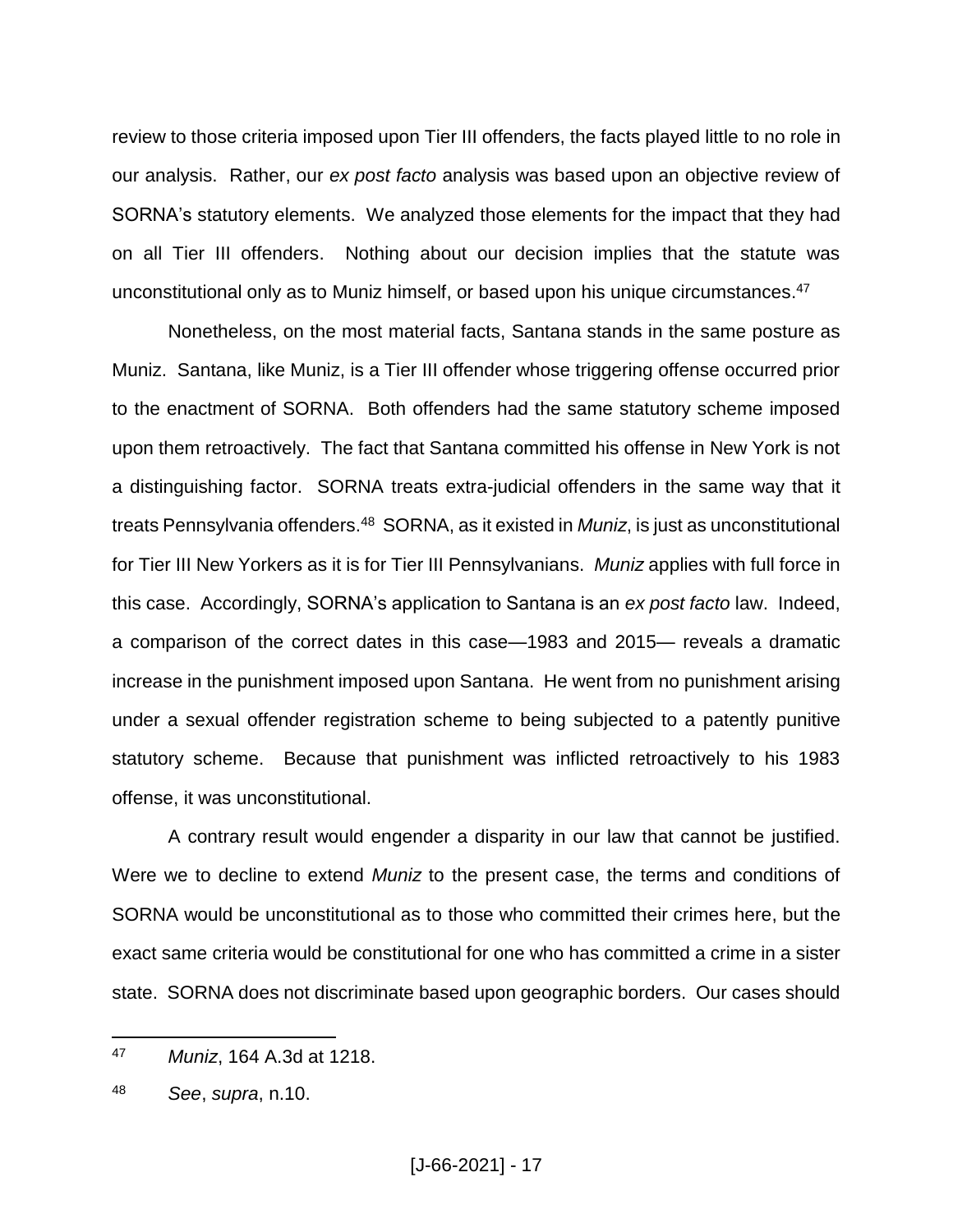not do so either. Fortunately, the possibility of such a pernicious result readily is obviated by *Muniz*' clear applicability to all Tier III offenders, including those who committed offenses elsewhere and then relocated here.<sup>49</sup>

 $\overline{a}$ 

Justice Mundy's attempt to direct the *ex post facto* inquiry to the criminal statute to which Santana pleaded guilty fails for the same reasons that Chief Justice Baer's fails. An *ex post facto* challenge concerns a statute that is being applied retroactively. That is, the statute did not exist when the act that gave rise to the retroactive application was committed. Section 4915.1 unquestionably existed when Santana failed to comply with SORNA. But, for purposes of the present *ex post facto* analysis, that statute entirely is irrelevant. It is not being applied retroactively and Santana is not (and cannot) allege that it is.

Instead, Santana maintains that the statute that actually is being applied retroactively, SORNA, is unconstitutional as an *ex post facto* law. The crime, Section 4915.1, relates to the failure to register pursuant to SORNA. It logically follows, and is Santana's precise argument, that, if he did not have to register, *i.e.*, SORNA was unconstitutionally applied to him, then he could not have committed the crime. Hence, Santana sought to withdraw his plea on this ground. The elements or enactment of the criminal case have no relevance to the *ex post facto* analysis at the heart of this case.

What is at the heart of this case is the question of whether *Muniz* applies equally to Santana. As outlined above, on all material aspects, the cases are the same. Both Santana and Muniz committed their offenses before SORNA was enacted. Both had SORNA applied retroactively years after the commission of those offenses. Both were subjected to the same exact requirements under SORNA. The only difference between the two is that Santana committed his triggering offense in New York, while Muniz committed his here. But that difference is no reason to draw constitutional distinctions. Neither Chief Justice Baer nor Justice Mundy cite any cases that would permit a statutory scheme to be applied in such a way. There is no constitutionally justifiable basis to hold

<sup>49</sup> Justice Mundy, the Commonwealth, and the trial court all have expressed concern that, if offenders from other states were permitted to migrate here and avoid application of SORNA, such a circumstance would create a "safe haven" for sexual offenders seeking to avoid the burdens of registration statutes. *See* Diss. Op. at 1-2 (Mundy, J., dissenting); Commonwealth Br. at 32-33; and T.C.O. at 11. Also, Justice Mundy—who, like Chief Justice Baer, believes that the focus of the *ex post facto* analysis should be the criminal statute instead of SORNA—suggests that, to allow an out-of-stater to relocate to Pennsylvania and not be subjected to SORNA would destroy the General Assembly's stated purpose of gathering and compiling information about known sexual offenders. Neither of these policy-based concerns can transform an unconstitutional statutory scheme into a constitutional one.